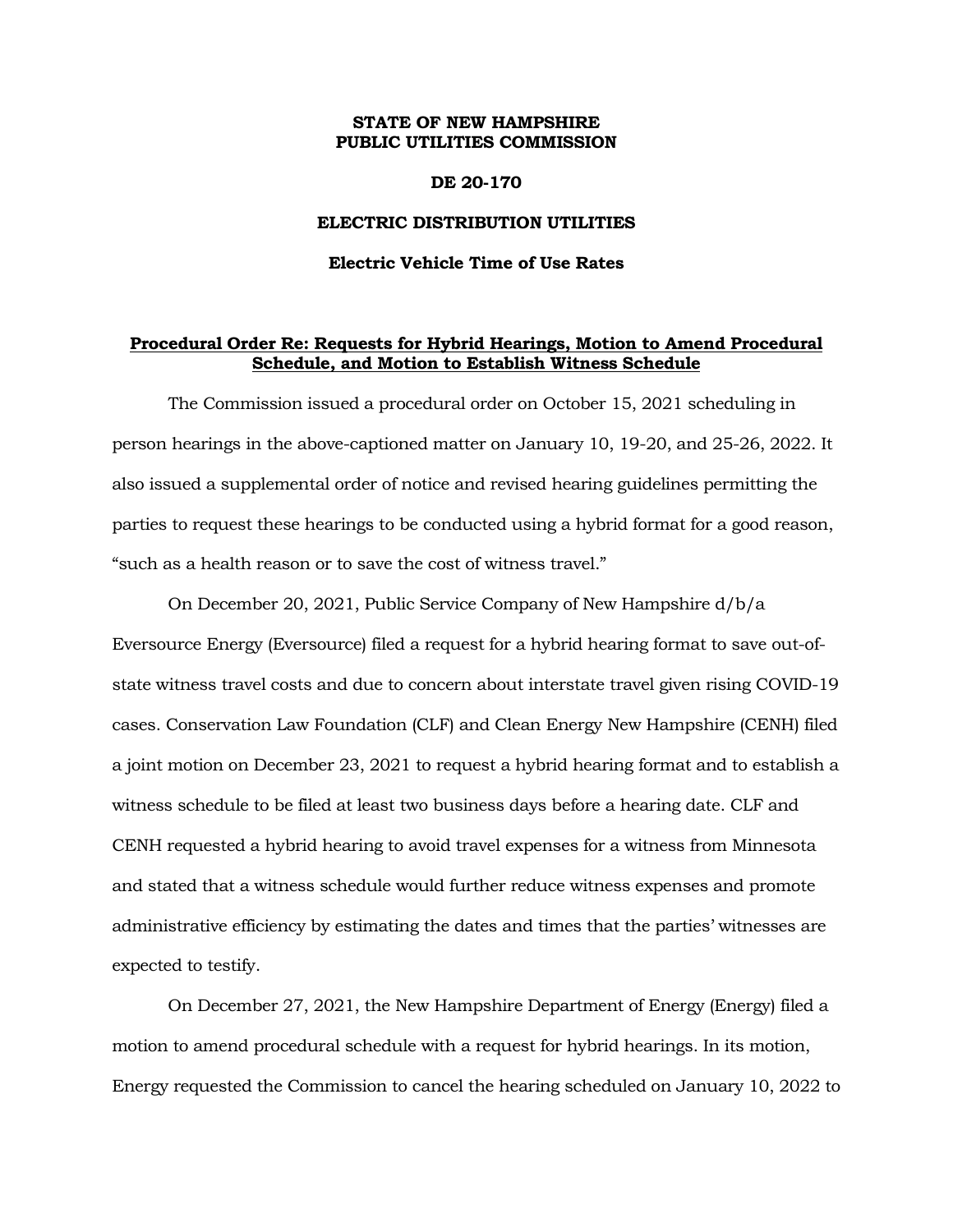allow the parties additional time for settlement negotiations. It represented that all parties assented to this request. Energy requested that the remaining hearings be held in a hybrid format to reduce travel costs for out-of-state witnesses.

Energy's assented-to request to cancel the January 10, 2022 hearing has been GRANTED. In addition, the January 26, 2022 hearing has been moved to Friday, January 28, 2022, as a result of a scheduling conflict. The hearings in this matter will now be held on January 19-20, 25, and 28, 2022, starting at 9:00 a.m.

No objections to the requests for hybrid hearings were filed, and good reasons for a hybrid hearing format have been provided. To the extent that New Hampshire Code of Administrative Rules, Puc 203.07(e) provides 10 days for objections, it is hereby waived. Therefore, a hybrid hearing format will be used for the January 19-20, 25, and 28, 2022 hearings. Those who wish to participate in or observe the hearings remotely via the web may obtain access through the Commission's hearing calendar at [https://www.puc.nh.gov/Regulatory/Calendar-Remote.html.](https://www.puc.nh.gov/Regulatory/Calendar-Remote.html) When hybrid hearings are held, remote participation is not limited to the requestors; all participants are welcome to participate remotely. However, consistent with the hearing guidelines previously issued in this docket, $1$  it is requested that other participants advise the Commission in advance as to whether they intend to participate remotely or in person.

No objection has been filed to CLF and CENH's request that they be permitted to develop, in conjunction with other parties, a witness schedule for each hearing date. To the extent that New Hampshire Code of Administrative Rules, Puc 203.07(e) provides 10 days for objections, it is hereby waived, and CLF and CENH's motion to establish a witness schedule is GRANTED. The parties shall work toward developing a

<span id="page-1-0"></span><sup>1</sup> *See* [https://www.puc.nh.gov/Regulatory/Docketbk/2020/20-170/LETTERS-MEMOS-TARIFFS/20-170\\_2021-10-](https://www.puc.nh.gov/Regulatory/Docketbk/2020/20-170/LETTERS-MEMOS-TARIFFS/20-170_2021-10-15_NHPUC_EVID-HRG-GUIDELINES.PDF) [15\\_NHPUC\\_EVID-HRG-GUIDELINES.PDF](https://www.puc.nh.gov/Regulatory/Docketbk/2020/20-170/LETTERS-MEMOS-TARIFFS/20-170_2021-10-15_NHPUC_EVID-HRG-GUIDELINES.PDF).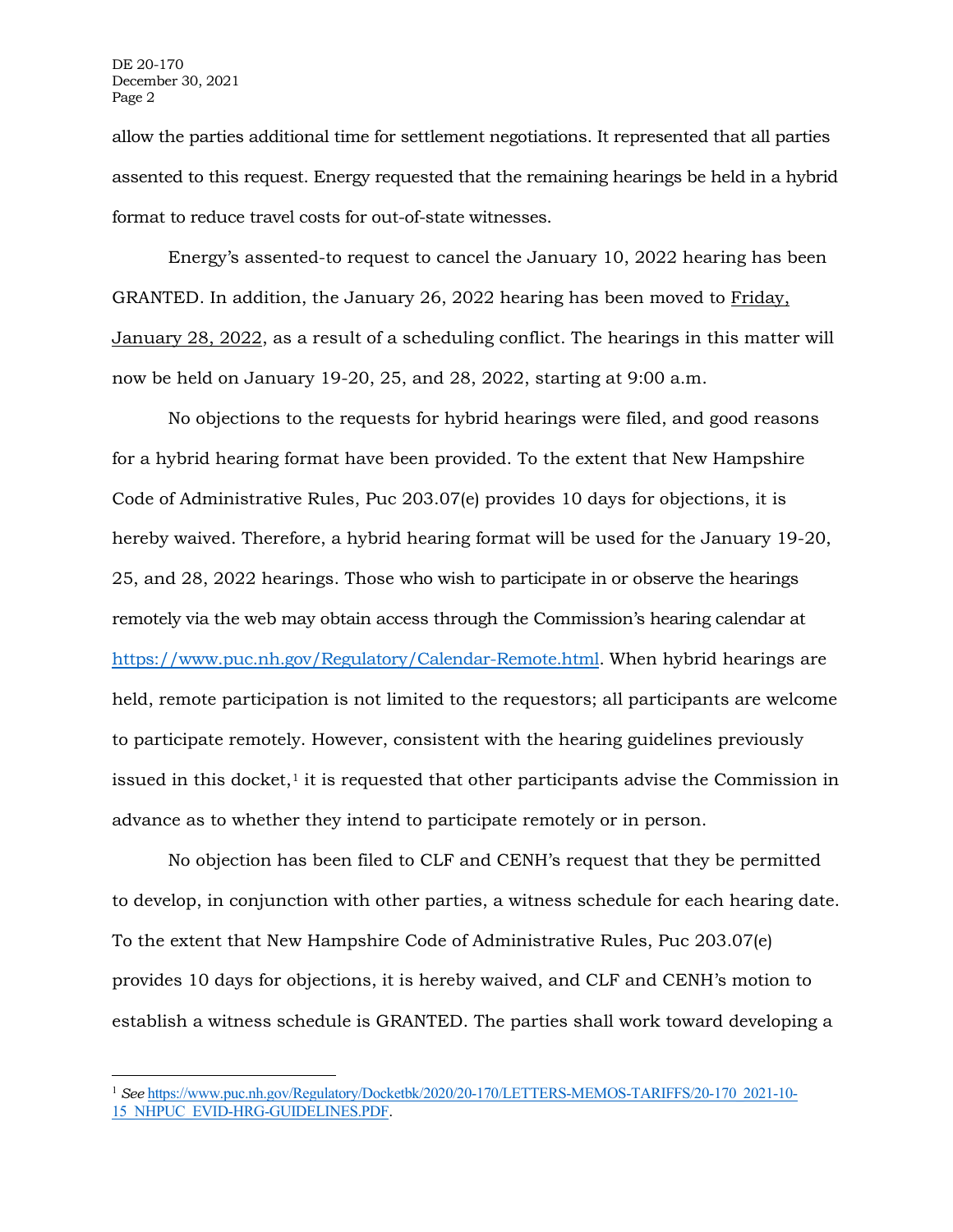DE 20-170 December 30, 2021 Page 3

witness schedule for each hearing date, which should be filed with the Commission at least two business days prior to the hearing date. Any witness schedules filed with the Commission will not be binding upon the parties but will provide a general estimate only.

So ordered, this thirtieth day of December, 2021.

\_\_\_\_\_\_\_\_\_\_\_\_\_\_\_\_\_\_\_\_\_\_\_\_\_

Daniel C. Goldner Presiding Officer Chairman